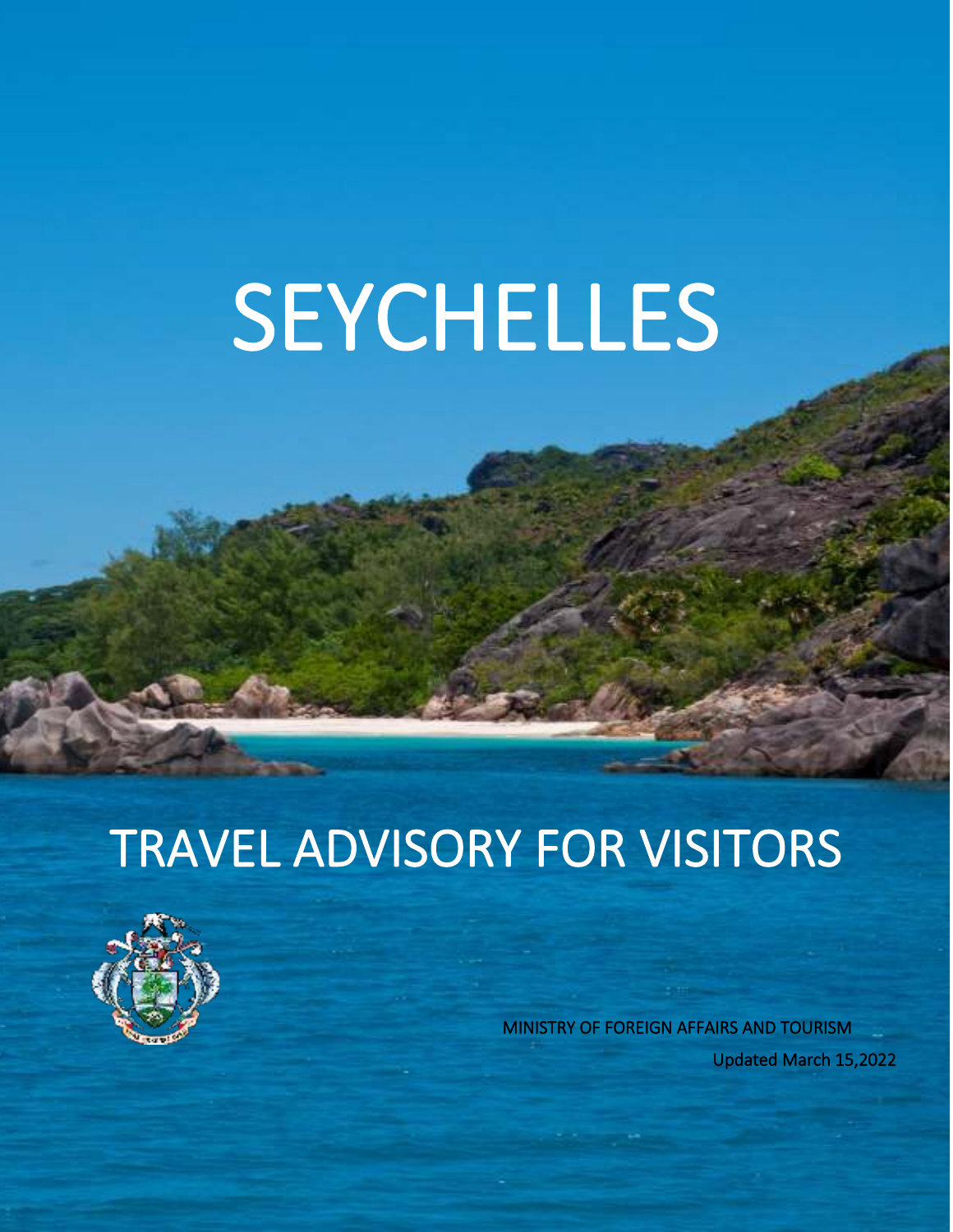# INTRODUCTION

While the world continues to experience the COVID-19 pandemic, Seychelles remains open to visitors all over the world, irrespective of their vaccination status. As safe tourism experience remains essential, measures and protocols have been put in place to protect the population and visitors.

With the evolution of the sanitary situation worldwide and the successful ongoing national immunisation campaign undertaken by Seychelles since January 2021, the destination continues its journey towards the recovery of its tourism industry.

In an effort to keep the destination more accessible to visitors, the conditions and sanitary measures are reviewed periodically.

The recent review will take effect as of March 15, 2022 all fully immunised visitors will be exempted from pretravel PCR test requirement, while unvaccinated or partially vaccinated visitors will be required to present a negative PCR test taken within 72 hours or a rapid antigen test done in a certified laboratory within 24hrs before departure to Seychelles.

Full immunisation will entail that any visitor over 18 years, have received the first two doses of the Covid-19 vaccine including a booster dose after 6 six months since completing the primary series. For visitors aged 12 to 18 years to be considered full immunised, they only necessitate the completion of two vaccine doses.

Potential visitors having tested positive to the COVID-19 virus -between 2 to 12 weeks prior to travel – are also exempted from pre-travel COVID-19 testing upon provision of proof of infection and recovery.

No quarantine is required for visitors entering Seychelles. They are allowed free movement throughout their entire holiday but they must adhere to all public health measures. Visitors are free to stay at any health certified tourism accommodation establishment on the condition that they follow all health protocols that are in place at these establishments.

 All visitors require a valid Travel Authorization (TA) for entry into Seychelles. This must be done through the online portal at [https://seychelles.govtas.com/.](https://seychelles.govtas.com/) Additional information and instructions are available on the portal, including support to provide specific clarifications.

#### All visitors are requested to adhere to all stated procedures in this advisory and ensure that all requirements are met prior to arrival, failing which, may result in restriction of entry.

Furthermore, please note that once visitors are in Seychelles, there are Public Health Measures in place to prevent the spread of Covid-19. A person who is fully vaccinated may still get infected, and infect others. It is therefore important that all visitors and residents follow all the public health and social measures in place. These include wearing facemasks, maintaining adequate distance with others, avoiding crowded spaces and exercise good hygiene practices.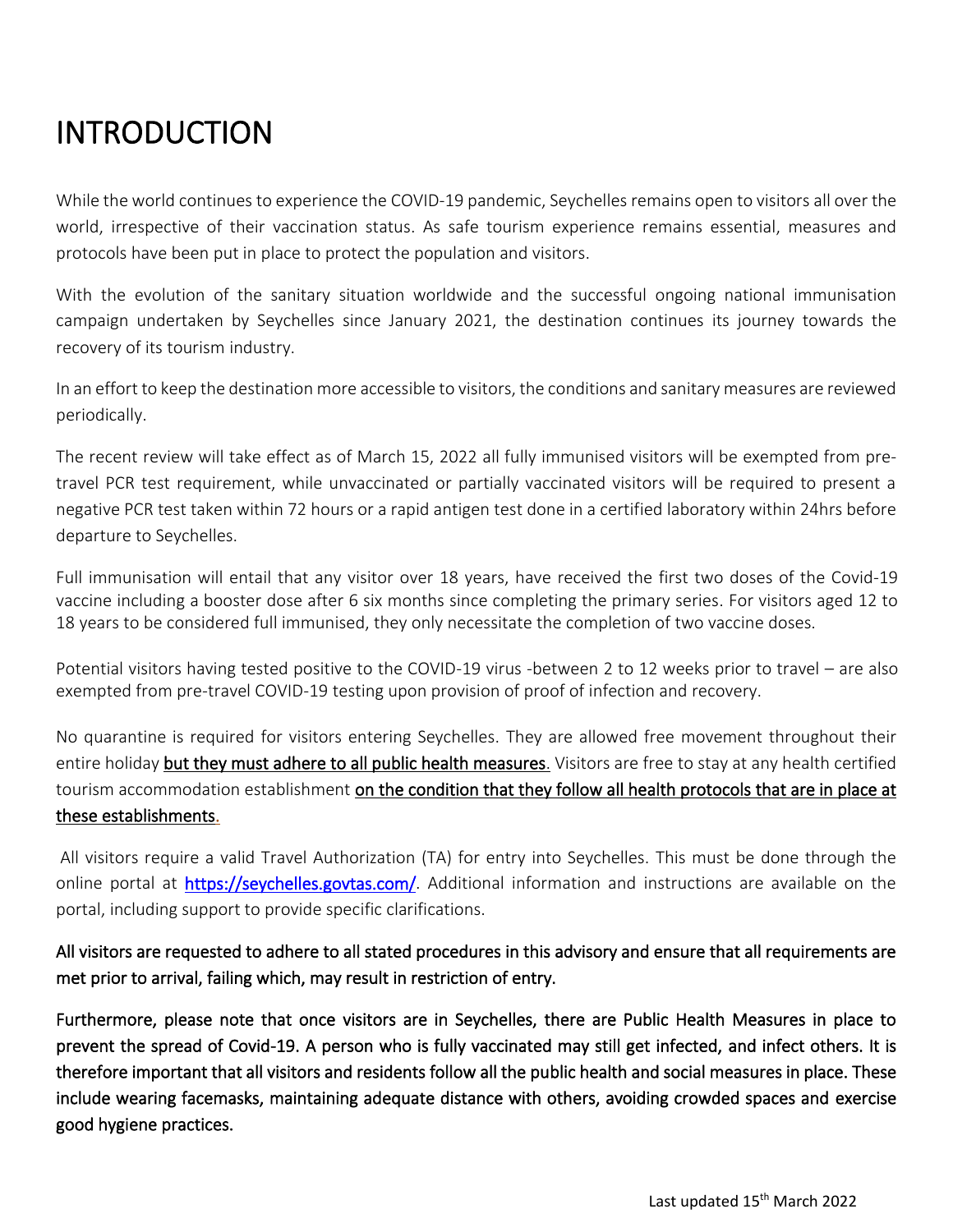

#### *Conditions for Entry by sea (for Yachts)*

Visitors and crew entering Seychelles by sea must apply for health travel authorisation via email to [pha@health.gov.sc](mailto:pha@health.gov.sc) .

- Visitors and crew arriving by sea must have travel insurance in addition to a medical insurance to cover potential COVID-19 related costs (quarantine, isolation, treatment).
- All crew and passengers should be without symptoms of COVID-19 during this period.
- Visitors arriving by sea must have spent at least 10 days at sea from the last port of call and should be without symptoms of COVID-19 during this period.
- Arrival or Day 5 PCR test is not required, however should visitors or crew wish to disembark prior to the completion of 10 days at sea or on-board, they would need to undertake a COVID-19 PCR test (at cost) upon arrival, with all results negative.
- All visitors/crew must report any illness to the management of the yachts/liveaboards company or to the Public Health Authority.

### Please find below conditions of entry into Seychelles for visitors.

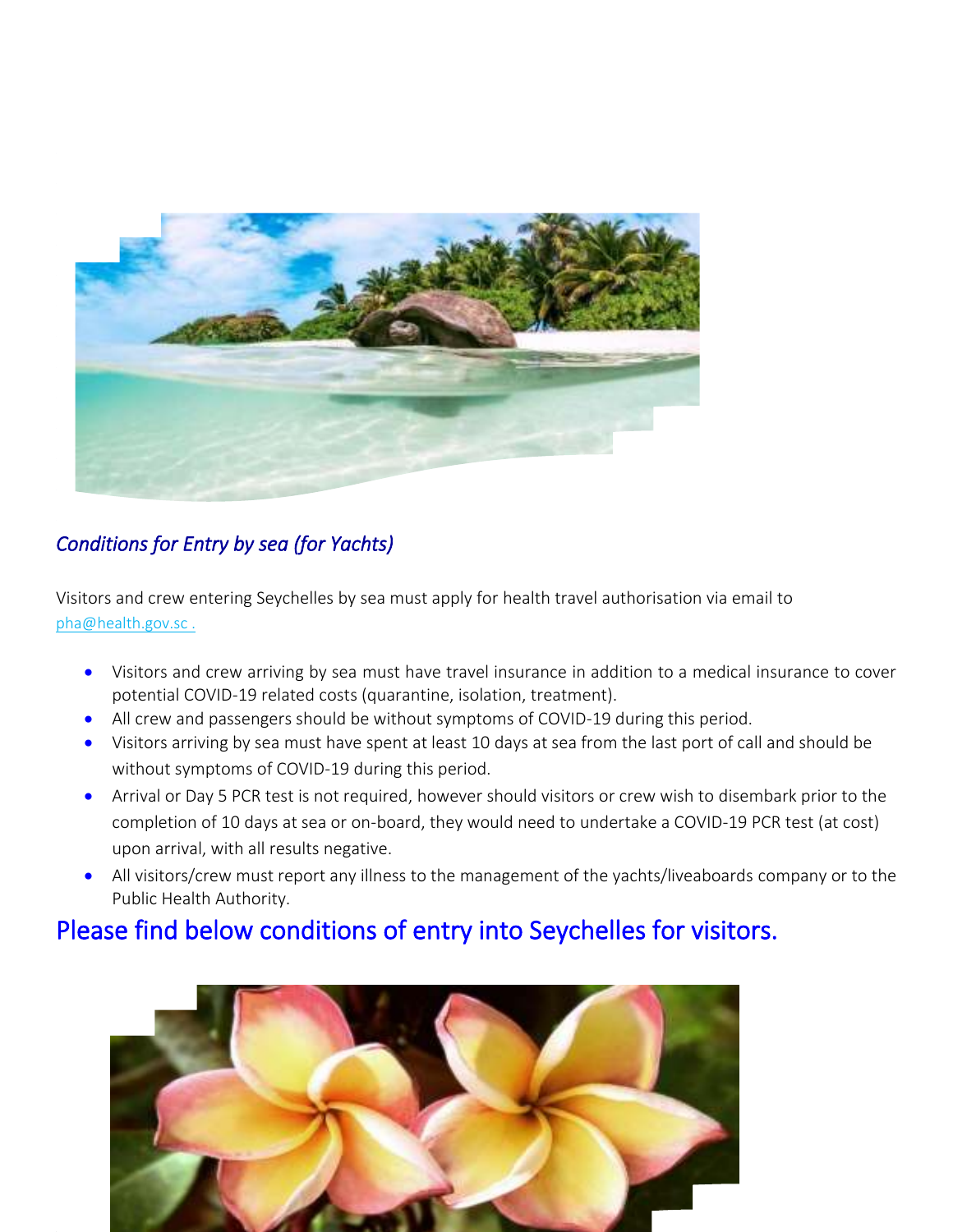## ENTRY CONDITIONS

#### PRE - TRAVEL PROCEDURES

- All fully immunised visitors are exempted from pre-travel PCR test requirement upon presentation of their vaccination certificate.
- Unvaccinated or partially vaccinated visitors will be required to present a negative PCR test certificate from an accredited laboratory departure to Seychelles. Samples for this test must have been taken within 72hours before departure for PCR test and 24 hours for rapid antigen test.
- Visitors having tested positive to the COVID-19 virus -between 2 to 12 weeks prior to travel are also exempted from pre-travel COVID-19 testing upon provision of proof of infection and recovery.
- Asymptomatic children under the age of 2 years are exempted from PCR or Antigen testing requirements.
- Visitors must have valid travel health insurance that covers at minimum COVID-19 testing, isolation, quarantine and clinical care.
- Online Travel Authorization is required prior to boarding flights to Seychelles. Visitors must submit their negative PCR test results, proof of recent infection and recovery or vaccination certificate, flight and accommodation details for Travel Authorization before departure. Visitors must submit their application for approval through the designated platform at this link: [- https://seychelles.govtas.com/.](https://seychelles.govtas.com/)
- Upon check in, all visitors coming to Seychelles must show approved Travel Authorization (TA) to their respective airline companies for verification.
- Visitors must comply with all airline protocols throughout their journey.
- Visitors must ensure that accommodation bookings are made only at licensed establishments or liveaboards that have been certified by the Public Health Authority. Refer to the list of certified [accommodation](http://tourism.gov.sc/list-of-all-covid-19-health-certified-tourism-businesses/) The list of certified liveaboards is also available on our website [www.tourism.gov.sc](http://www.tourism.gov.sc/)
- Booking vouchers reflecting the entire duration of stay in Seychelles must be uploaded on the following link [www.govtas.com](http://www.govtas.com/) for Travel Authorization. The vouchers must also be presented at the Immigration counter for verification. Visitors without such a booking will be directed to another establishment that is certified.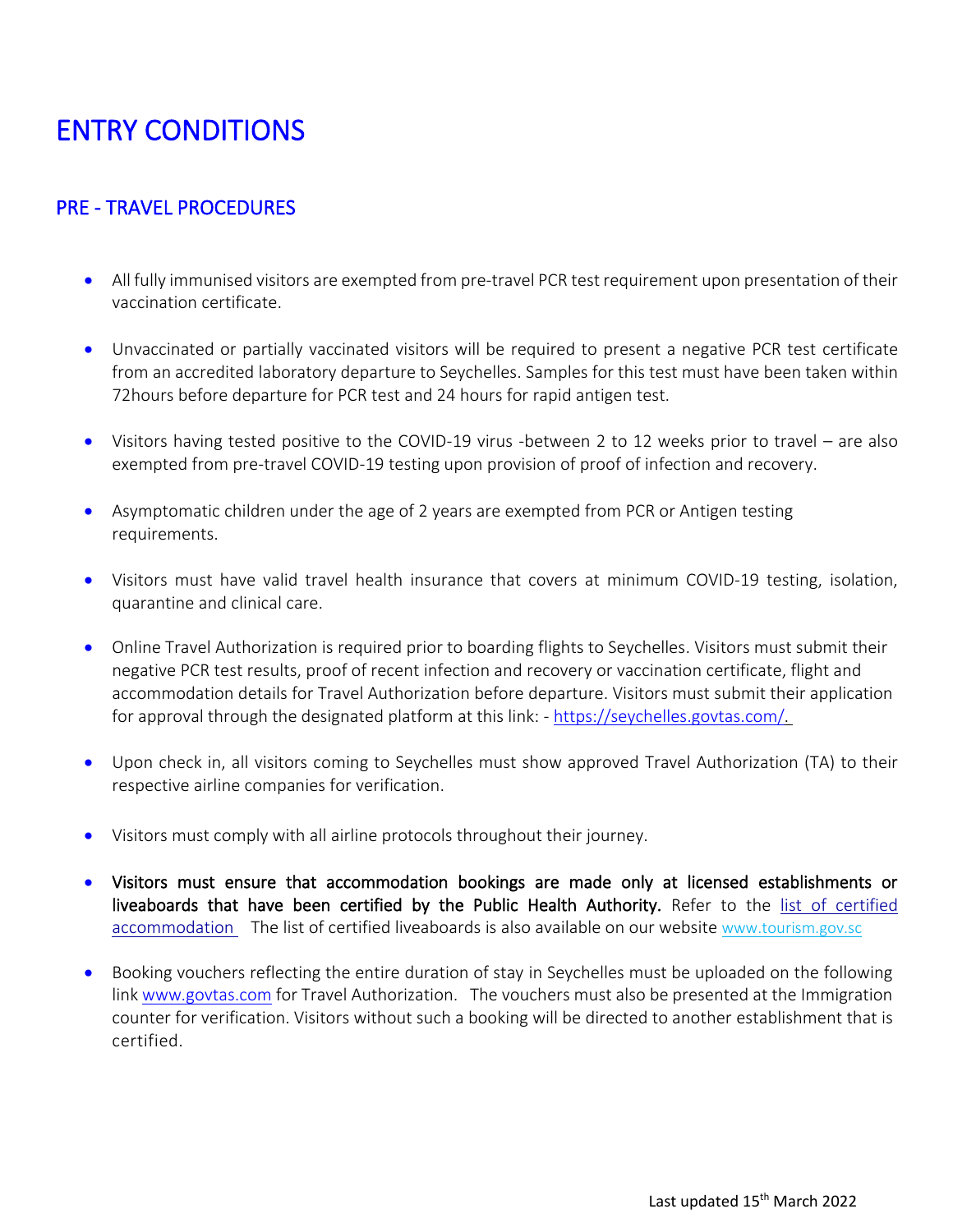

#### DISEMBARKATION PROCEDURES

#### *Airport Arrival*

The authorities at Seychelles International Airport have established measures for safe movement at the airport as follows: -

- Disembarkation should be done in an orderly manner based on inflight seating arrangements.
- Facemasks should be kept on at all times.
- A distance of at least one metre should be maintained between all persons at all times (except members of the same household/family.
- Hand sanitisers are available throughout the terminal must be used regularly after coming in contact with commonly touched surfaces or objects.
- When collecting luggage, visitors must ensure that a distance of at least one metre from other persons is maintained. The area around the conveyor belt has been demarcated to guide visitors.
- Visitors may make use of trolleys that have been disinfected and located at clearly demarcated areas.
- All visitors will undergo temperature checks and health screening.
- Any visitor (regardless of his vaccination status), who disembarks with fever and respiratory symptoms such as cough, runny nose or shortness of breath will be isolated from other travellers and be subjected to further assessment and COVID-19 testing as indicated.

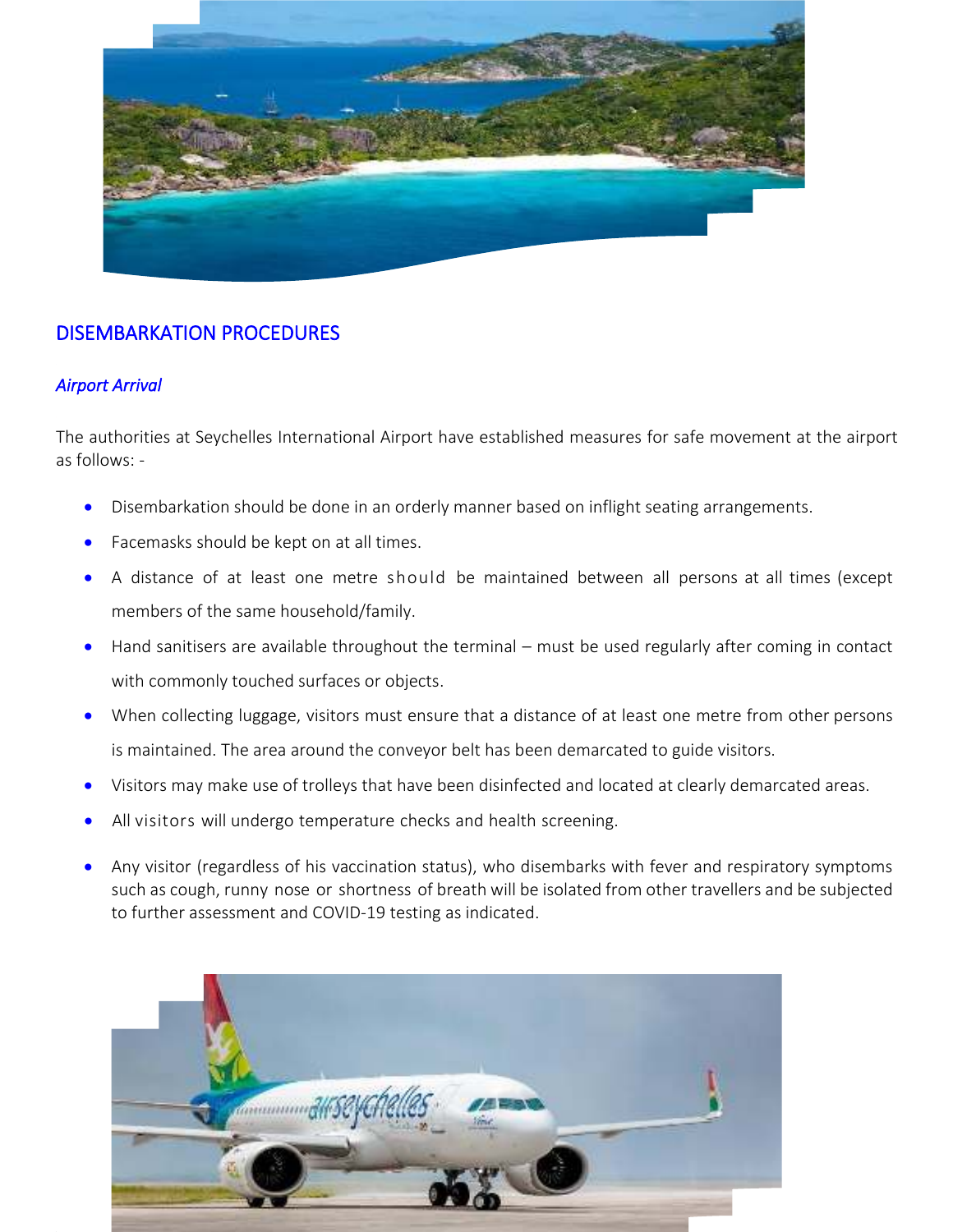#### **TRANSFERS**

#### *Airport transfers*

• Visitors are encouraged to use safe certified transportation. All visitors must observe rules for physical distancing, avoiding close physical contact such as handshakes, and wear a facemask throughout the journey to the establishment.



#### STAY AT ACCOMMODATION ESTABLISHMENTS OR LIVEABOARDS

- Visitors may only stay in establishments or liveaboards that have been certified by the Public Health Authority. Visitors are required to adhere to all health protocols in place at their respective tourism accommodation/liveaboards including wearing of facemasks in common areas.
- Bareboat charters are authorised. However only certified yachts/liveaboards companies are allowed to charter bareboats.
- All individuals arriving in Seychelles must report any illness to their hotel management, local health centre and/or public health authority, even if fully vaccinated.
- To ensure the safety of staff and visitors, clients and staff should do self-monitoring for COVID -19 illness and reporting of any symptoms. Immediate reporting should be done to the hotel management staff and subsequently to the Public Health Authority.
- Any visitor regardless of his vaccination status, who develops symptoms compatible with COVID-19 during their stay, or through investigation is proven a close contact of a positive person, may be subject to further assessment and testing.
- Where visitors are assessed to be close contacts of a potentially infectious case of COVID-19, they will also be issued hotel-quarantine as per guidance.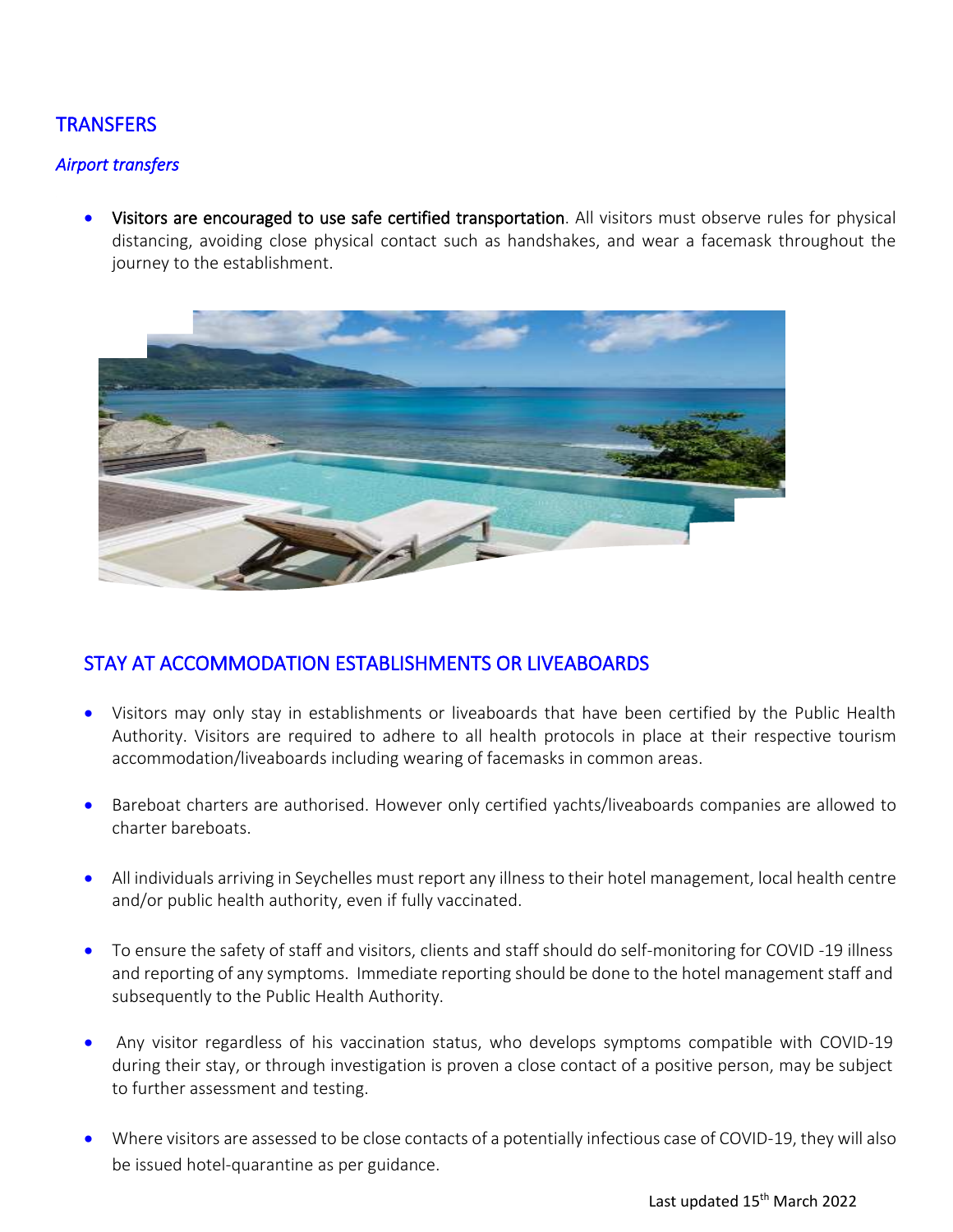- Visitors, regardless of their vaccination status, must continue to observe all health measures especially in all public places, such as consistent use of facemasks, maintaining social/physical distancing, practice respiratory, and hand hygiene throughout their travel and stay in Seychelles.
- Visitor wishing to take part in recreational activities such as tours, excursions, sightseeing etc. are required to use licensed tourism service providers that have been certified by the Public Health Authority.
- Visitors must avoid public grouping, gatherings and crowded places throughout their travel and stay in Seychelles.

#### PCR TESTING IN SEYCHELLES FOR DEPARTING VISITORS

PCR testing is not required routinely to depart Seychelles. However, your airline or final destination may require it. PCR test facilities are available on the three (3) main islands namely Mahe, Praslin and La Digue to visitors prior to departure. Visitors requiring the test should contact the Public Health Authority at least a week in advance on the email address [covid19test@health.gov.sc](mailto:pha@health.gov.sc) or telephone +248 4388410 to make the necessary arrangements. The PCR test currently costs SCR2, 500.00 per test. Effective as of 24<sup>th</sup> May 2021, children below the age of 12 years and persons of 63 years and above will also be charged the same fee for PCR test.

Two Private Health Service Providers (Euro Medical and Seychelles Medical) offer on-site sample collection and PCR test at a cost. The contact detail for Euro Medical Tel: + 2484324999 or + 2482715763, website for additional information is [https://covid.euromedical.info](https://covid.euromedical.info/) and the contact detail for Seychelles Medical +2484366999 and their website for additional information is [https://pcrtest.sc/.](https://pcrtest.sc/) Please refer to the link [http://tourism.gov.sc/wp-content/uploads/2020/05/List-Private-Health-Services-in-Seychelles-Offering-COVID-](http://tourism.gov.sc/wp-content/uploads/2020/05/List-Private-Health-Services-in-Seychelles-Offering-COVID-19-testing-services-17th-JAN-2022.pdf)[19-testing-services-17th-JAN-2022.pdf](http://tourism.gov.sc/wp-content/uploads/2020/05/List-Private-Health-Services-in-Seychelles-Offering-COVID-19-testing-services-17th-JAN-2022.pdf) or additional private medical services.

However, testing is still being done through government laboratory at the Seychelles Public Health laboratory of the Ministry of Health. The Ministry of Health accredits all PCR tests administered in Seychelles.

Please note that if you receive a positive PCR test result, regardless of your COVID-19 vaccination status, the Public Health Authority requires that you are isolated in your hotel/guesthouse at your own cost for a minimum period determined by the Seychelles Public Health Authority. If you are without any symptoms throughout, you may expect to be released by the 7<sup>th</sup> day from the date you tested positive. If you develop any symptoms consistent with COVID-19 illness, and if the symptoms persist beyond day 6<sup>th</sup> of isolation, your isolation may be extended to a total of 10 days.

Any of your close contacts, for example a travelling companion, who might have been infected, may be asked to undergo quarantine.

During the isolation/quarantine period, guests may not change accommodation, except with the approval of the Public Health Authority. A repeat test is not required at the end of the period, unless required by the airline or next destination country. At the end of this period, you will be issued with a certificate or letter of completion of isolation.

A second test by a different laboratory immediately after the initial positive result does not invalidate the first result. You should be aware that such a second test, even if negative, does not alter the public health measures, including isolation